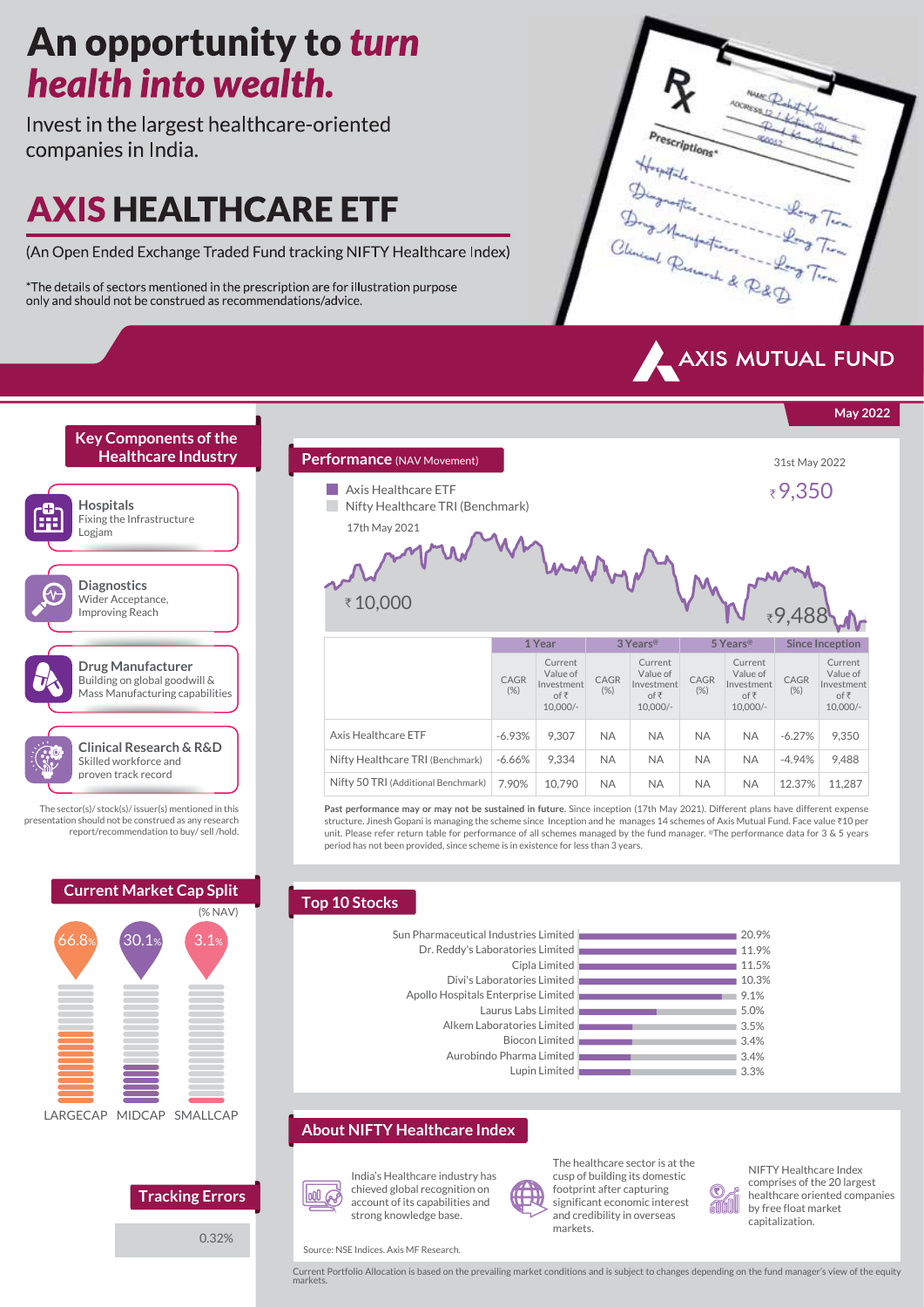



Jinesh Gopani 20 years of experience in financial market. He has been managing this fund since inception.







 $\frac{1}{2}$ Creation Unit 50,000 Units and in multiples thereof

\*Units of the Scheme will be available in Dematerialized (electronic) form only. The applicant under the Scheme will be required to have a beneficiary account with a Depository Participant of NSDL/CDSL and will be required to indicate it in the application form.

## Exchange Listed BSE/NSE

Exchange Symbol AXISHCETF

ISIN INF846K01Z12

## Bloomberg Code AXIHCETF IN Equity

### **Top 3 & Bottom 3 schemes managed by Jinesh Gopani** (As on 31st May 2022)

|                                                                   |                      |              | 1 Year<br>3 Years<br>5 Years<br><b>Since Inception</b> |              |                                                       |              |                                               |              |                                                       |
|-------------------------------------------------------------------|----------------------|--------------|--------------------------------------------------------|--------------|-------------------------------------------------------|--------------|-----------------------------------------------|--------------|-------------------------------------------------------|
|                                                                   | Date of<br>Inception | CAGR<br>(% ) | <b>Current Value</b><br>of Investment<br>of ₹10,000/-  | CAGR<br>(% ) | <b>Current Value</b><br>of Investment<br>of ₹10,000/- | CAGR<br>(% ) | Current Value<br>of Investment<br>of₹10,000/- | CAGR<br>(% ) | <b>Current Value</b><br>of Investment<br>of ₹10,000/- |
| FUNDS MANAGED BY JINESH GOPANI (Total schemes managed: 14)        |                      |              |                                                        |              |                                                       |              |                                               |              |                                                       |
| Top 3 Funds                                                       |                      |              |                                                        |              |                                                       |              |                                               |              |                                                       |
| Axis Technology ETF                                               | 25-Mar-21 11.20%     |              | 11,120                                                 | <b>NA</b>    | <b>NA</b>                                             | <b>NA</b>    | <b>NA</b>                                     | 14.69%       | 11,761                                                |
| Nifty IT TRI (Benchmark)                                          |                      | 11.57%       | 11,157                                                 | <b>NA</b>    | <b>NA</b>                                             | <b>NA</b>    | <b>NA</b>                                     | 17.10%       | 12,054                                                |
| Nifty 50 TRI Index (Additional Benchmark)                         |                      | 7.90%        | 10,790                                                 | <b>NA</b>    | <b>NA</b>                                             | <b>NA</b>    | <b>NA</b>                                     | 14.71%       | 11,764                                                |
| Axis Growth Opportunities Fund - Regular Plan - Growth Option     | 22-Oct-18            | 8.65%        | 10,865                                                 | 19.82%       | 17,213                                                | <b>NA</b>    | <b>NA</b>                                     | 18.96%       | 18,710                                                |
| NIFTY Large Midcap 250 TRI (Benchmark)                            |                      | 8.99%        | 10,899                                                 | 16.22%       | 15,705                                                | <b>NA</b>    | <b>NA</b>                                     | 17.44%       | 17,863                                                |
| Nifty 50 TRI (Additional Benchmark)                               |                      | 7.90%        | 10,790                                                 | 13.03%       | 14,447                                                | <b>NA</b>    | <b>NA</b>                                     | 15.68%       | 16,912                                                |
| Axis Growth Opportunities Fund - Direct Plan - Growth Option      | 22-Oct-18            | 10.27%       | 11,027                                                 | 21.77%       | 18,064                                                | <b>NA</b>    | <b>NA</b>                                     | 20.96%       | 19,870                                                |
| NIFTY Large Midcap 250 TRI (Benchmark)                            |                      | 8.99%        | 10,899                                                 | 16.22%       | 15.705                                                | <b>NA</b>    | <b>NA</b>                                     | 17.44%       | 17,863                                                |
| Nifty 50 TRI (Additional Benchmark)                               |                      | 7.90%        | 10,790                                                 | 13.03%       | 14,447                                                | <b>NA</b>    | <b>NA</b>                                     | 15.68%       | 16,912                                                |
| Axis Retirement Savings Fund - Conservative Plan - Regular Plan - | 20-Dec-19            | 1.96%        | 10,196                                                 | <b>NA</b>    | <b>NA</b>                                             | <b>NA</b>    | <b>NA</b>                                     | 8.24%        | 12,138                                                |
| Growth Option                                                     |                      |              |                                                        |              |                                                       |              |                                               |              |                                                       |
| NIFTY 50 Hybrid Short Duration Debt 25:75 Index (Benchmark)       |                      | 4.13%        | 10,413                                                 | NA           | <b>NA</b>                                             | <b>NA</b>    | <b>NA</b>                                     | 8.69%        | 12,262                                                |
| NIFTY 10 yr Benchmark G-Sec (Additional Benchmark)                |                      | $-3.93%$     | 9,607                                                  | <b>NA</b>    | <b>NA</b>                                             | <b>NA</b>    | <b>NA</b>                                     | 2.58%        | 10,643                                                |
| Axis Retirement Savings Fund - Conservative Plan - Direct Plan -  | 20-Dec-19            | 3.70%        | 10,370                                                 | <b>NA</b>    | <b>NA</b>                                             | <b>NA</b>    | <b>NA</b>                                     | 10.15%       | 12,668                                                |
| Growth Option                                                     |                      |              |                                                        |              |                                                       |              |                                               |              |                                                       |
| NIFTY 50 Hybrid Short Duration Debt 25:75 Index (Benchmark)       |                      | 4.13%        | 10,413                                                 | <b>NA</b>    | <b>NA</b>                                             | <b>NA</b>    | <b>NA</b>                                     | 8.69%        | 12,262                                                |
| NIFTY 10 yr Benchmark G-Sec (Additional Benchmark)                |                      | $-3.93%$     | 9,607                                                  | <b>NA</b>    | <b>NA</b>                                             | <b>NA</b>    | <b>NA</b>                                     | 2.58%        | 10,643                                                |
| <b>Bottom 3 Funds</b>                                             |                      |              |                                                        |              |                                                       |              |                                               |              |                                                       |
| <b>AXIS Healthcare ETF</b>                                        | 17-May-21            | $-6.93%$     | 9,307                                                  | <b>NA</b>    | <b>NA</b>                                             | <b>NA</b>    | <b>NA</b>                                     | $-6.27%$     | 9,350                                                 |
| Nifty Healthcare TRI (Benchmark)                                  |                      | $-6.66%$     | 9,334                                                  | <b>NA</b>    | <b>NA</b>                                             | <b>NA</b>    | <b>NA</b>                                     | $-4.94%$     | 9,488                                                 |
| Nifty 50 TRI Index (Additional Benchmark)                         |                      | 7.90%        | 10,790                                                 | <b>NA</b>    | <b>NA</b>                                             | <b>NA</b>    | <b>NA</b>                                     | 12.37%       | 11.287                                                |
| Axis Long Term Equity Fund - Regular Plan - Growth Option         | 29-Dec-09            | $-2.40%$     | 9,760                                                  | 10.77%       | 13,595                                                | 11.65%       | 17,356                                        | 15.92%       | 62,692                                                |
| Nifty 500 TRI (Benchmark)                                         |                      | 8.08%        | 10,808                                                 | 14.25%       | 14,917                                                | 12.40%       | 17,949                                        | 11.28%       | 37,728                                                |
| Nifty 50 TRI (Additional Benchmark)                               |                      | 7.90%        | 10,790                                                 | 13.03%       | 14,447                                                | 12.97%       | 18,403                                        | 11.15%       | 37,198                                                |
| Axis Long Term Equity Fund - Direct Plan - Growth Option          | $01$ -Jan-13         | $-1.58%$     | 9,842                                                  | 11.69%       | 13,938                                                | 12.68%       | 18,171                                        | 17.69%       | 46,354                                                |
| Nifty 500 TRI (Benchmark)                                         |                      | 8.08%        | 10,808                                                 | 14.25%       | 14,917                                                | 12.40%       | 17,949                                        | 13.47%       | 32,874                                                |
| Nifty 50 TRI (Additional Benchmark)                               |                      | 7.90%        | 10,790                                                 | 13.03%       | 14,447                                                | 12.97%       | 18,403                                        | 12.89%       | 31,314                                                |
| Axis Focused 25 Fund - Regular Plan - Growth                      | 29-Jun-12            | $-2.04%$     | 9,796                                                  | 11.11%       | 13,722                                                | 11.72%       | 17,412                                        | 14.78%       | 39,300                                                |
| Nifty 500 TRI (Benchmark)                                         |                      | 8.08%        | 10,808                                                 | 14.25%       | 14,917                                                | 12.40%       | 17,949                                        | 14.38%       | 37,932                                                |
| Nifty 50 TRI (Additional Benchmark)                               |                      | 7.90%        | 10,790                                                 | 13.03%       | 14,447                                                | 12.97%       | 18,403                                        | 13.61%       | 35,478                                                |
| Axis Focused 25 Fund - Direct Plan - Growth                       | $01$ -Jan-13         | $-0.92%$     | 9,908                                                  | 12.42%       | 14,212                                                | 13.06%       | 18,480                                        | 15.15%       | 37,736                                                |
| Nifty 500 TRI (Benchmark)                                         |                      | 8.08%        | 10,808                                                 | 14.25%       | 14,917                                                | 12.40%       | 17,949                                        | 13.47%       | 32,874                                                |
| Nifty 50 TRI (Additional Benchmark)                               |                      | 7.90%        | 10,790                                                 | 13.03%       | 14,447                                                | 12.97%       | 18,403                                        | 12.89%       | 31,314                                                |